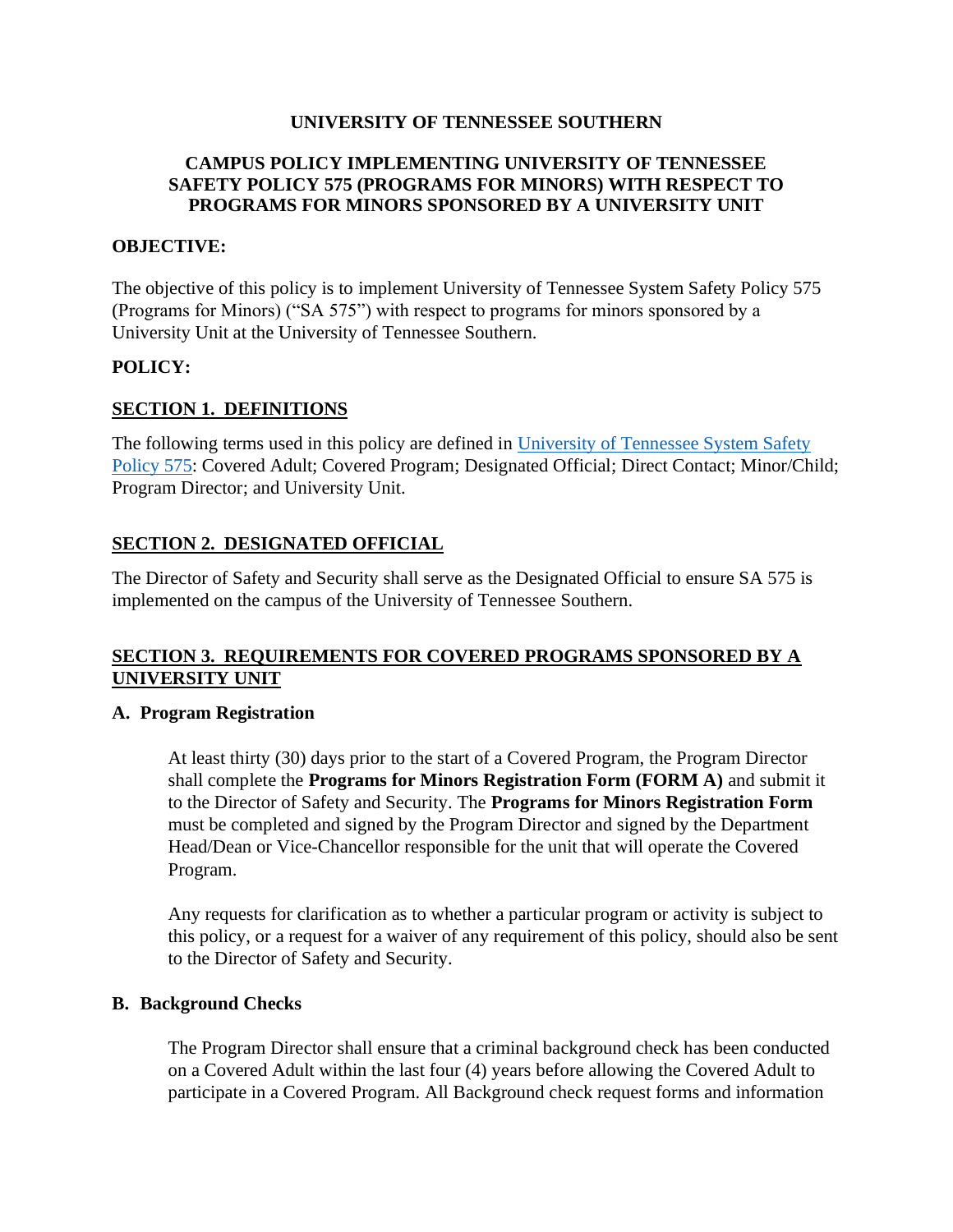can be found on the University website and in the Office of Campus Event Services. The Director of Safety and Security will maintain a roster of individuals who are cleared to participate and the dates on which a new background check will be required.

All costs to conduct background checks will be paid by the Covered Program.

# **C. Training**

Before allowing a Covered Adult to participate in a Covered Program, a Program Director shall ensure that, within the last two (2) years, the Covered Adult has received the online training developed by the system Office of Human Resources described in Section 4 of SA 575 on how to prevent, recognize, report, and address child abuse, except as otherwise provided in SA 575. The Director of Safety and Security and the Program Director may provide additional training to meet specific needs of the Covered Program. Training resources can be obtained from the Director of Safety and Security (931-424- 2055) or the Event Coordinator at (931-363-9882).

In addition to online training, a Program Director shall require every Covered Adult to affirm in writing, using **FORM C**, that he/she has read, understands, and agrees to comply with Tennessee Law on the Mandatory Reporting of Child Abuse and Child Sexual Abuse. A Program Director shall submit the executed forms to the Director of Safety and Security, who shall retain the forms for at least two (2) years from the date of the end of the Covered Program.

#### **D. Communications with Parents/Legal Guardians**

The Program Director shall establish a procedure for the notification of a minor's parent/legal guardian in case of an emergency, including a medical problem, natural disaster, or other significant program disruption. The Program Director shall advise Covered Adults and parents/legal guardians of minors participating in the Covered Program of this procedure prior to the participation of minors in the Covered Program.

The Program Director shall provide information to parents/legal guardians detailing the manner in which their minors can be contacted during the Covered Program.

#### **E. Transportation**

Transportation of minors by a Covered Adult during a Covered Program must be approved by the Director of Safety and Security using **FORM A**. Except in exigent circumstances, or as specifically authorized in writing by the Director of Safety and Security or the minor's parent or legal guardian, a Covered Adult shall not transport a minor who is not his/her own child without another Covered Adult being present, or transport a minor who is not his/her own child using his/her personal vehicle, during the Covered Program or to/from the Covered Program.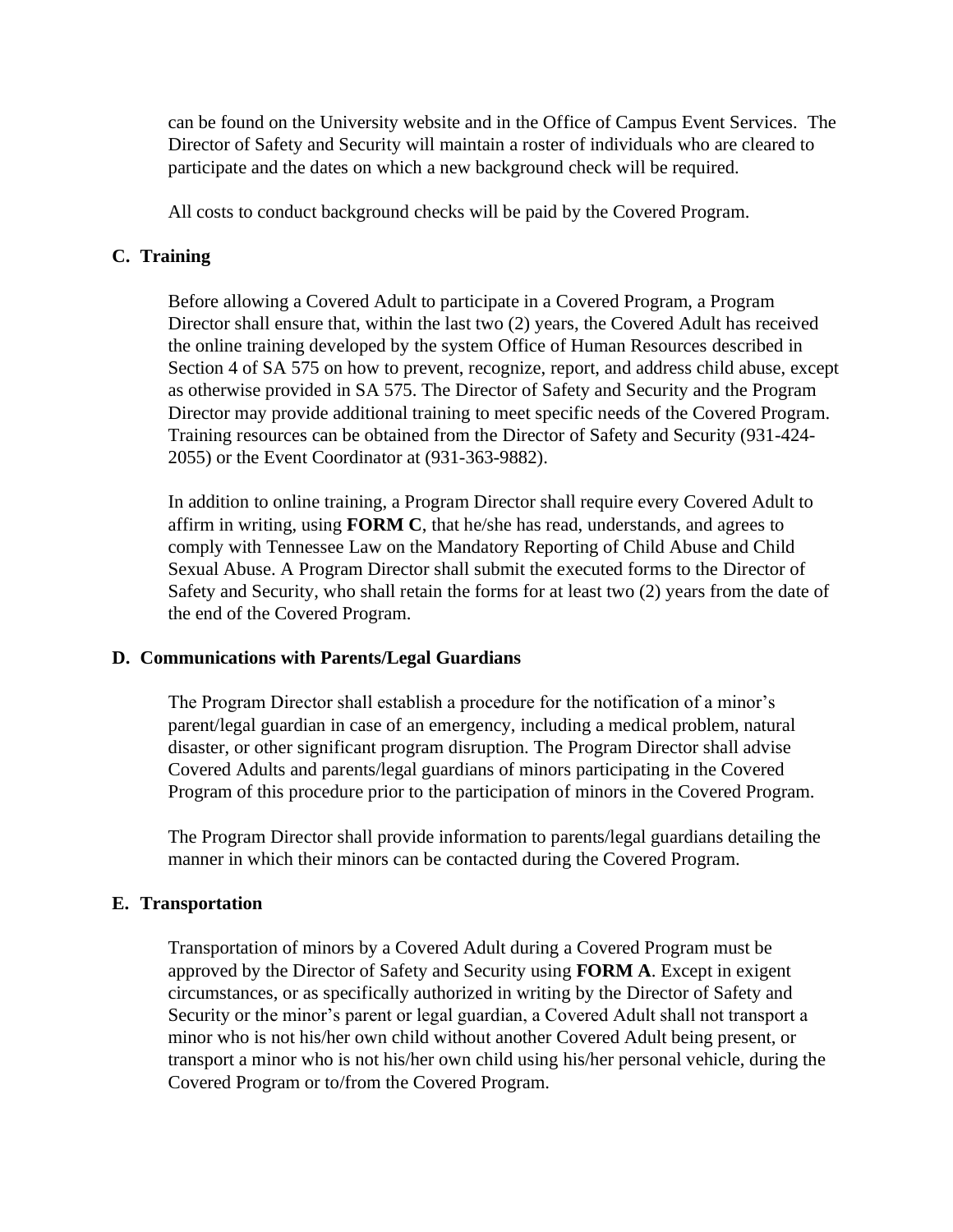# **F. Medical Treatment**

- 1. A Covered Program shall require a parent/legal guardian of a minor to provide the Covered Program with the following forms executed by the minor's parent/legal guardian:
	- Medical Information and Medical Treatment Release and Authorization Form (**FORM B**)
	- Authorization for Self-Administration of Prescription Medication (**FORM B1**)
	- Authorization for Dispensation of Over-the-Counter Medication (**FORM B2**)
- 2. In connection with a Covered Program, a minor's medications may be dispensed by a Covered Adult under the following circumstances:
	- a. A Covered Adult may dispense prescription or over-the-counter medication to a minor for the minor to self-administer if the minor's parent or legal guardian has provided written authorization for the minor to self-administer the medication, using **FORM B1.** At the appropriate time for dispensation of a medication, a Covered Adult shall allow the minor to self-administer the appropriate medication dose as shown on the container.
	- b. A Covered Adult may dispense over-the-counter medication to a minor if the minor's parent or legal guardian has provided written authorization for the minor, using **FORM B2.**
	- c. The Covered Program shall keep medications in an appropriate and secure location.
	- d. The Covered Program shall maintain a record showing the date and time of each dispensation of medication and the signature of the person who dispensed medication.
	- e. Notwithstanding E.2.a. above, personal "epi" pens and inhalers may be carried by a minor during Covered Program activities if they are authorized on **FORM B1.**

# **G. Standards of Conduct for Covered Adults in Covered Programs Sponsored by a University Unit**

- 1. All Covered Program activities involving minors shall be supervised by at least two (2) or more Covered Adults. There shall be no one-on-one contact between a minor and a Covered Adult unless one-on-one contact is essential to the program and has been approved in advance by the Director of Safety and Security. The term "one-onone contact" shall mean private, unsupervised, face-to-face interaction between a minor and a Covered Adult without at least another Covered Adult, parent, or legal guardian being present.
- 2. There shall be no physical contact between a minor and a Covered Adult during the Covered Program unless physical contact is essential to the program and has been approved in advance by the Director of Safety and Security.
- 3. There shall no personal, non-programmatic related communications between a minor and a Covered Adult during the Covered Program, or after the Program has ended,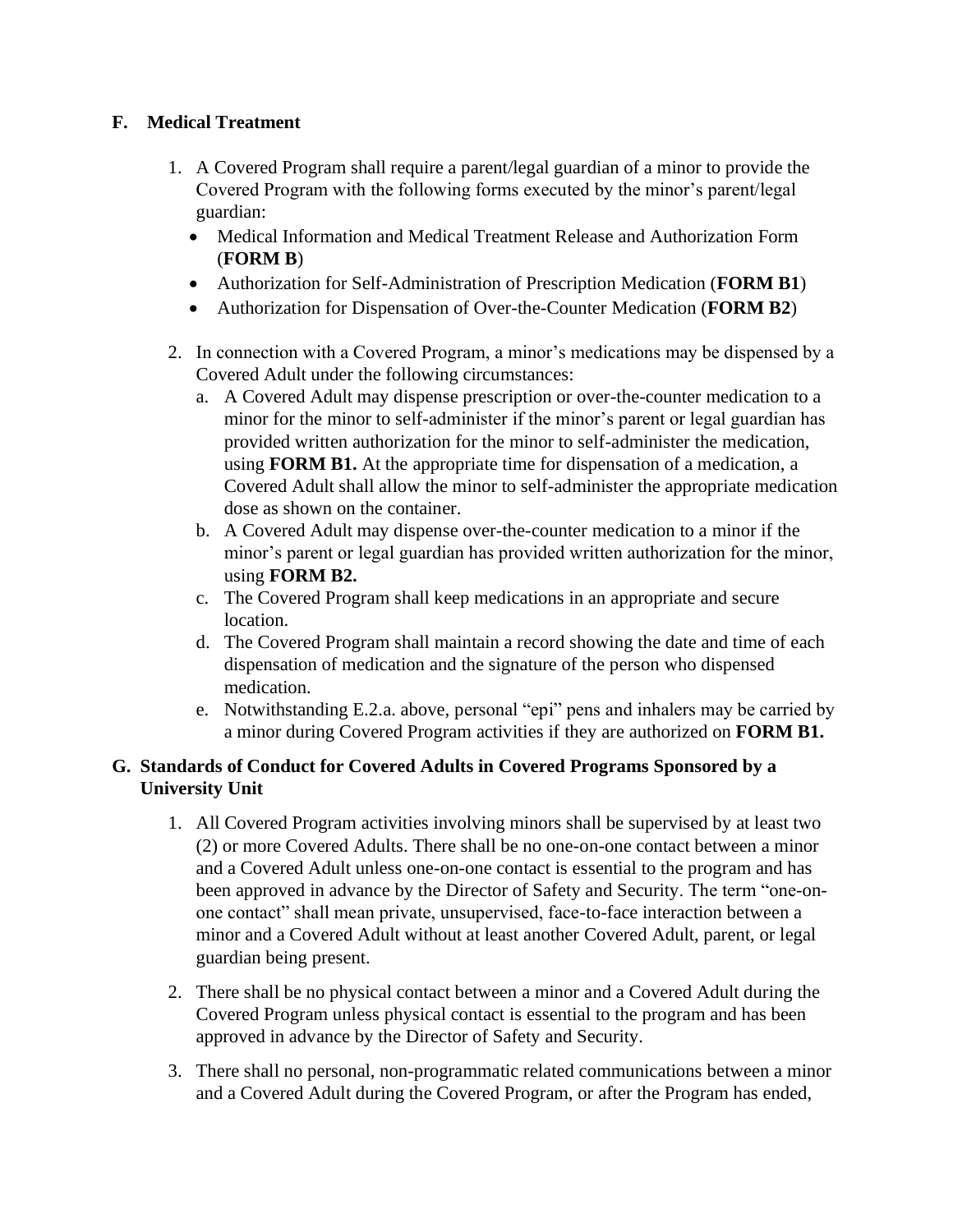unless the minor and the Covered Adult have a relationship that existed before the Program.

- 4. The Program Director shall ensure that an appropriate ratio of Covered Adults to minors exists, based on the following factors:
	- a. The age of the minors participating in the Covered Program;
	- b. Whether the Covered Program involves an overnight stay; and
	- c. The nature of the activities involved in the Covered Program.
- 5. The Program Director shall develop and make available standards of conduct applicable to Covered Adults. The rules contained in **FORM D** are mandatory standards of conduct for Covered Adults in all Covered Programs. The Program Director may develop additional standards of conduct that do not conflict with the rules in **FORM D**.

## **H. Procedures for Covered Programs Sponsored by a University Unit with Overnight Stays**

- 1. A Covered Program shall develop and make available to minors the rules and disciplinary procedures applicable to the Covered Program and establish and communicate an age-appropriate curfew for participating minors.
- 2. All Covered Adults in a Covered Program with an overnight stay must wear an easily visible form of identification indicating his/her association with the Covered Program.
- 3. Prohibitions on the following must be included in the rules for minors participating in a Covered Program:
	- a. The possession or use of alcohol and other drugs, fireworks, firearms, and other weapons
	- b. Violence
	- c. Hazing
	- d. Harassment in violation of the University's anti-discrimination policy
	- e. Bullying, including verbal, physical, and cyber bullying
	- f. Theft
	- g. Use of tobacco products
	- h. Misuse of, or damage to, University property
	- i. Operation of a motor vehicle
	- j. Inappropriate use of cameras or other imaging devices, including but not limited to the use of such devices in showers, restrooms, or other areas in which someone has a reasonable expectation of privacy